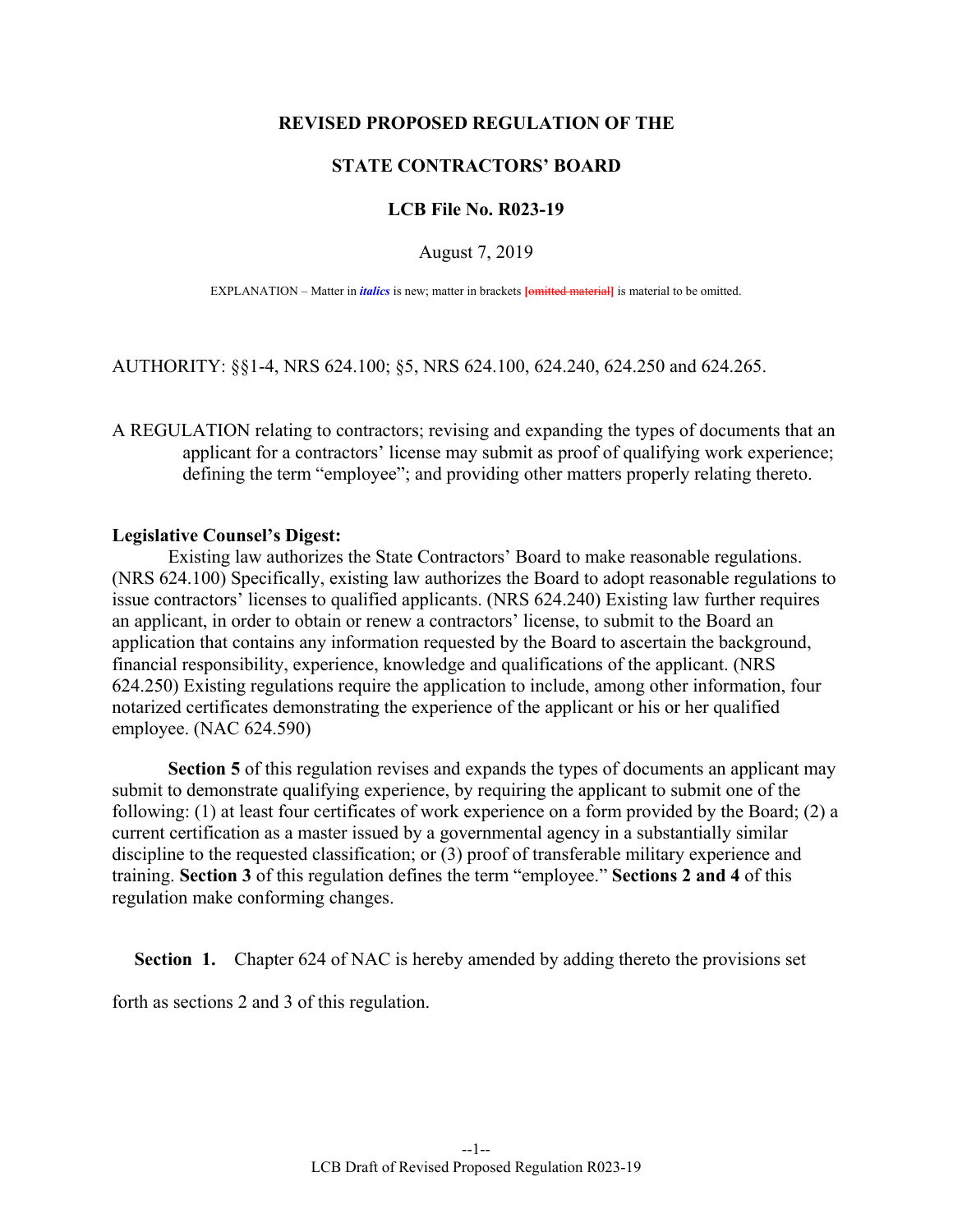**Sec. 2.** *As used in this chapter, unless the context otherwise requires, the words and terms defined in NAC 624.003 and section 3 of this regulation have the meanings ascribed to them in those sections.*

 **Sec. 3.** *1. "Employee" means a natural person in the service of an employer under any appointment or contract of hire or apprenticeship, express or implied, oral or written, at-will or other, whether lawfully or unlawfully employed.* 

 *2. The term does not include an independent contractor.* 

 *3. As used in this section, "employer" means a contractor having control or custody over any employee.* 

 **Sec. 4.** NAC 624.003 is hereby amended to read as follows:

 624.003 **[**As used in this chapter, unless the context otherwise requires,**]** "Board" has the meaning ascribed to it in NRS 624.010.

 **Sec. 5.** NAC 624.590 is hereby amended to read as follows:

 624.590 1. A person must make a separate application for each classification of license in which the applicant desires to conduct business.

 2. The Board will not consider an incomplete application. Each application must include, without limitation:

(a) All applicable fees;

(b) Except as otherwise provided in subsection 3, **[**four notarized certificates**]** *one of the* 

*following types of documentation* supporting the experience of the applicant or his or her qualified employee *:* 

*(1) Four or more certificates of work experience completed on*  $\frac{1}{1}$  *<i>fthe a* form provided by the Board;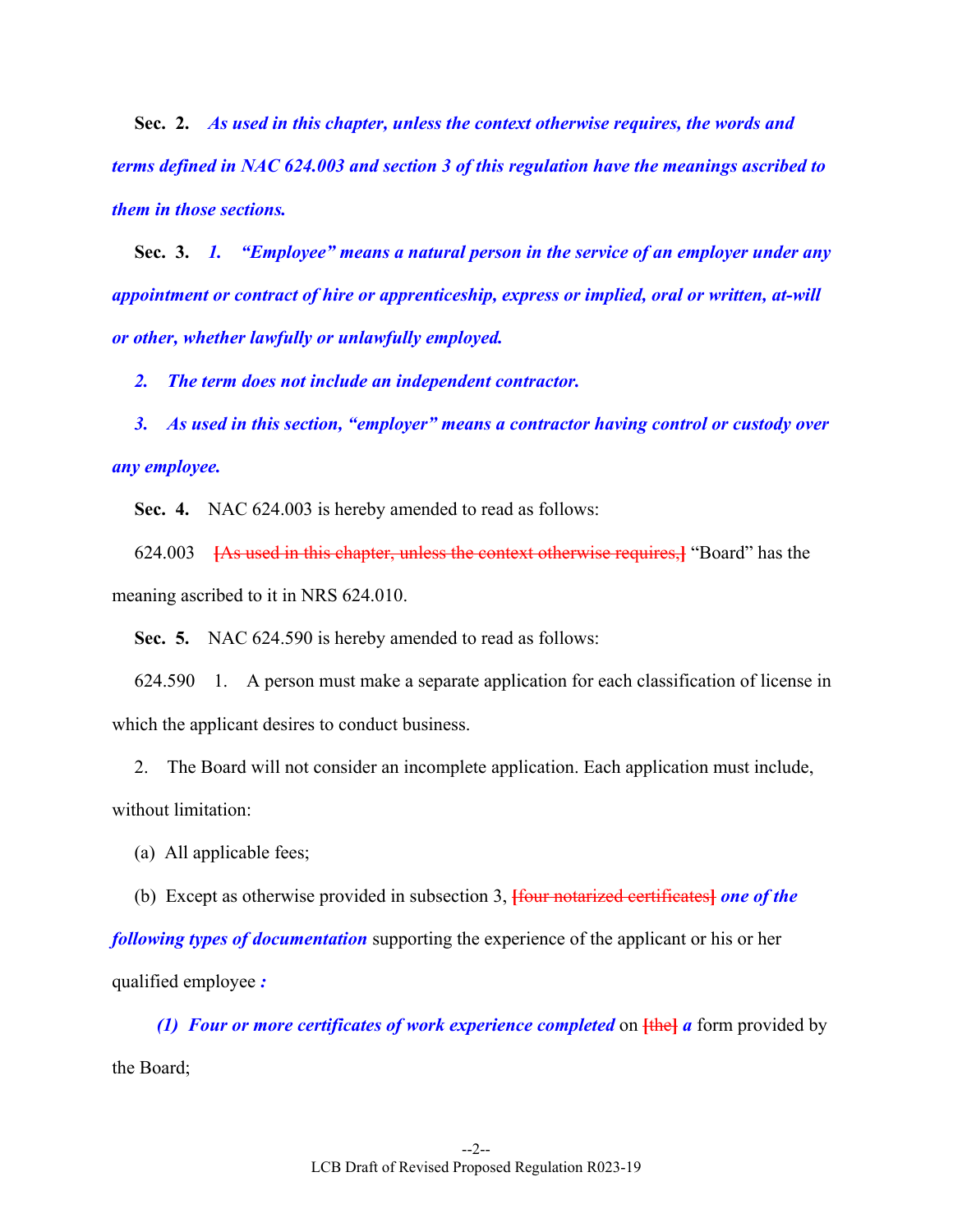*(2) A current certification as a master issued by a governmental agency in a discipline substantially similar to the requested classification; or* 

 *(3) Proof of transferable military experience and training;* 

(c) All information which is required to be confirmed by a bank;

(d) The financial statement required by NAC 624.593;

 (e) Pursuant to subsection 2 of NRS 624.265, a completed set of fingerprint cards and a form authorizing an investigation of the applicant's background and the submission of the fingerprints to the Central Repository for Nevada Records of Criminal History and the Federal Bureau of Investigation; and

(f) Any other information required by the Board.

 3. The Board will waive the requirements set forth in paragraph (b) of subsection 2 if the applicant or his or her qualified employee:

 (a) Has a minimum of 4 years of experience that is approved by the Board pursuant to NAC 624.615 as a contractor licensed in good standing in the endorsing state;

 (b) Has not been investigated for misconduct as a contractor or had a license revoked, modified, limited, suspended or otherwise disciplined by the endorsing state or any other jurisdiction in which he or she has been licensed;

 (c) Does not have any disciplinary actions or proceedings pending against the applicant or his or her qualified employee by a licensing body in the endorsing state or any other jurisdiction; and

 (d) Provides a completed application pursuant to subsection 2 on the form provided by the Board that includes, without limitation, the endorsing state verifying on a form provided by the Board that the applicant or his or her qualified employee has a valid license.